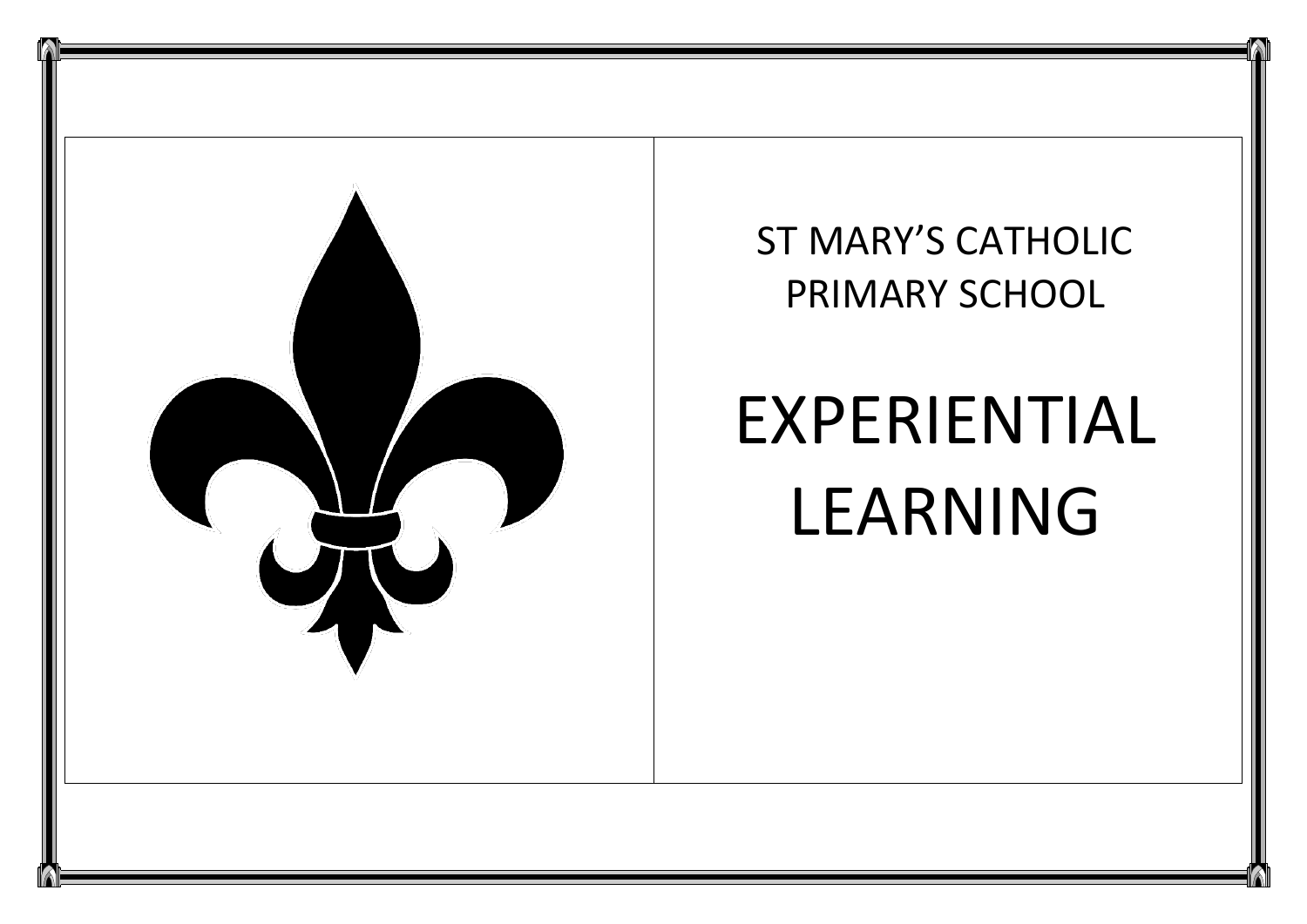## **Experiential Learning: Statement of Intent**

Children may tune out of classroom-based learning if they think the material doesn't pertain to the real world. Experiential learning takes data and concepts and applies them to hands-on tasks, yielding real results. As our children interact with the information, it becomes real to them. Of course, each child's learning experience will be guided by their unique perspective, and thus each will interact with the information and the task in different ways and may have different results. In this way, the experiential classroom emulates "real" society. In our world, problems often have more than one solution. Experiential learning enables the student to engage the creative portions of their brain and seek their own unique solution to the problem or task. This creative problem-solving, and the variety of results produced, enriches the classroom as a whole. Reflective observation is an integral component of experiential learning theory. By incorporating concrete experiences with abstract concepts and reflecting on the outcome, children engage more regions of their brains and make personal connections with the material. They analyse how their actions affected the outcome and how their outcome may have differed from those of other students. This analysis helps them better understand how the concepts they've learned can be applied to other circumstances. Experiential learning involves trial by error. As children engage in hands-on tasks, they find that some approaches work better than others. They discard the methods that don't work, but the act of trying something and then abandoning it actually becomes a valuable part of the learning process. Children learn not to fear mistakes, but to benefit from, and remember, them. Some experiential learning projects are career-oriented because they're grounded in real-world activities. Through these activities, students start to discover and develop their skills, aptitudes, and passions. This self-discovery sets them on a more defined path to what they want to pursue after leaving education. Most experiential learning activities are communal in nature, with children working in groups. Through these team projects, our children learn to work more effectively together, developing a plan of action and capitalizing on the unique strengths of each team member. In turn, the children learn how to lead, how to think critically, and how to adapt to changing circumstances. We also want the children to have fun!

| Area of     | <b>EYFS</b> | <b>Y1</b>         | <b>Y2</b>        | Y3                         | Y4                  | Y5                       | <b>Y6</b>          |
|-------------|-------------|-------------------|------------------|----------------------------|---------------------|--------------------------|--------------------|
| Learning    |             |                   |                  |                            |                     |                          |                    |
| Autumn term |             | Ships and sailing | <b>Blitz and</b> | <b>Victorians</b>          | The Romans          | World War 1              | All about us-The   |
|             |             |                   | pieces           | http://www.victo $\bullet$ | Dress as a          | <b>Activities linked</b> | <b>Human Body!</b> |
|             |             | Make model        | World War 2      | rianschool.co.uk/          | Roman               | to the text War          | Test the fitness   |
|             |             | boats             |                  | activities.html            | March for 10<br>∣ ● | Horse                    | of you body and    |
|             |             | Create a          |                  | Dress up as a              | minutes in          |                          | record your pulse  |
|             |             | waterfall         |                  | Victorian                  | formation.          |                          | rate after         |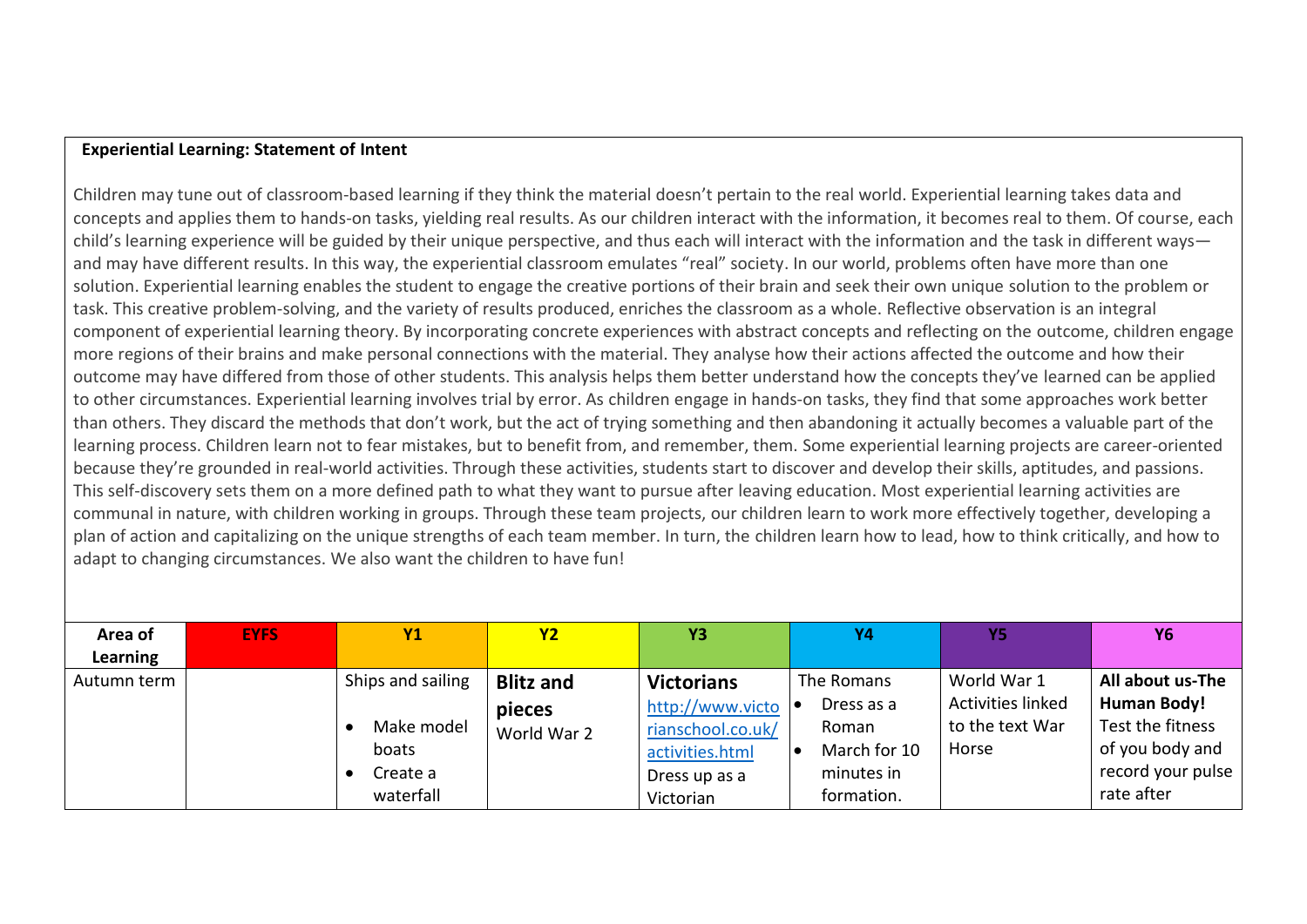|             | using pipes<br>and sail the<br>boats.<br>Which ones<br>$\bullet$<br>get to the<br>bottom?<br>Play a fishing<br>$\bullet$<br>game using<br>rods and fish<br>with paper<br>clips on<br>them.<br>Make a tuna<br>and pasta<br>salad or a fish<br>cake and<br>cook on an<br>open fire. | Group to make<br>an air raid<br>shelter.<br>Hedging posts<br>Cardboard, string<br>Camouflage<br>materials<br>Corned beef hash<br>prepared and<br>cooked on an<br>open fire. | Each child to be<br>given a Victorian<br>name for the day<br>Bake individual<br>Victoria<br>sandwiches<br>Nature study<br>Involves looking<br>for natural<br>objects,<br>creatures, and so<br>on. Think of<br>different types of<br>leaves,<br>interesting<br>stones or<br>pebbles, small<br>plants.<br>Play some<br>Victorian games | Wade across a<br>$\bullet$<br>stream<br>Throw spears<br>$\bullet$<br>(sticks that<br>have been<br>whittled)<br>and<br>$\bullet$<br>stones(bean<br>bags)<br>$\bullet$<br>Create a<br>Roman<br>banquet | Identify different<br>remedies for<br>injuries eg<br>soap mixed to a<br>paste.<br>Maggots to apply<br>to open wounds<br><b>Bandages for</b><br>heads | different<br>activities<br>Make a meal<br>using a range of<br>foods that add to<br>a healthy diet. |
|-------------|-----------------------------------------------------------------------------------------------------------------------------------------------------------------------------------------------------------------------------------------------------------------------------------|-----------------------------------------------------------------------------------------------------------------------------------------------------------------------------|--------------------------------------------------------------------------------------------------------------------------------------------------------------------------------------------------------------------------------------------------------------------------------------------------------------------------------------|------------------------------------------------------------------------------------------------------------------------------------------------------------------------------------------------------|------------------------------------------------------------------------------------------------------------------------------------------------------|----------------------------------------------------------------------------------------------------|
|             | Sabrina boat trip                                                                                                                                                                                                                                                                 | <b>Weston Park</b><br>World War 2 day                                                                                                                                       | <b>Bliss Hill</b>                                                                                                                                                                                                                                                                                                                    | Trip to Chester-<br>The Roman<br>experience                                                                                                                                                          | Trip to Cosford                                                                                                                                      | Birmingham Art<br>$G$ allery – study<br>the human form                                             |
| Spring term | <b>Growing and</b><br><b>Beans</b>                                                                                                                                                                                                                                                | The Taj Mahal<br>Egypt                                                                                                                                                      | <b>Rock of Ages</b><br>(Stone Age/                                                                                                                                                                                                                                                                                                   | <b>Mountains</b>                                                                                                                                                                                     | <b>Vikings</b>                                                                                                                                       | Earth & space                                                                                      |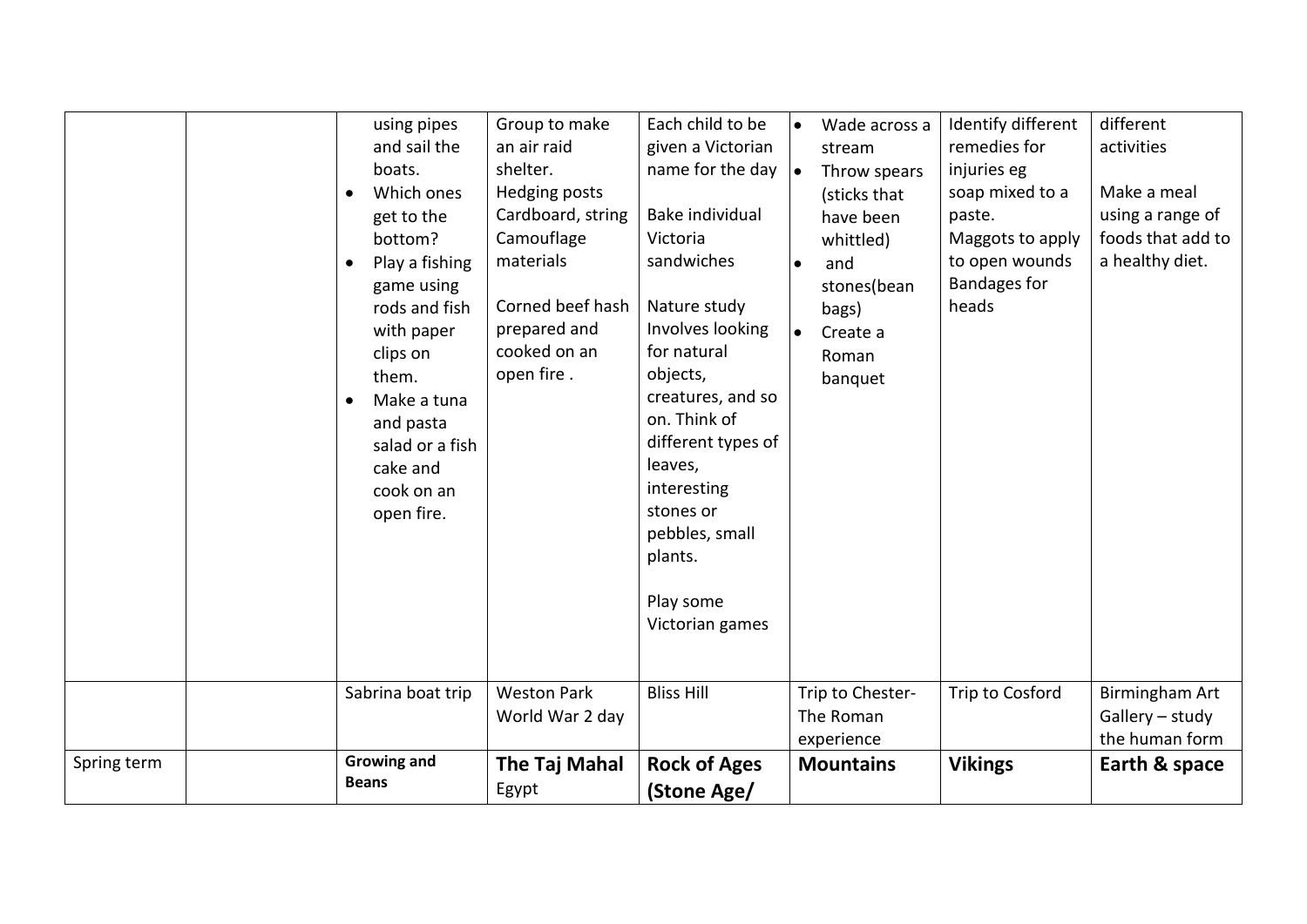|                                   | <b>Cauliflowers fluff</b><br>https://www.tea | Bronze age/        | Imagine you are        | https://edu.rsc.o                      | https://www.brit |
|-----------------------------------|----------------------------------------------|--------------------|------------------------|----------------------------------------|------------------|
| and cabbages                      | chprimary.com/l                              | Iron Age)          | going to walk up       | rg/download?ac=                        | ishscienceweek.o |
| green                             | earning resource                             | https://www.tea    | Snowdonia.             | 15103                                  | rg/app/uploads/  |
| Sow different                     | s/view/ks2-                                  | chingideas.co.uk/  | What would you         |                                        | 2021/02/BSQ BS   |
|                                   | seeds an put them<br>science-ancient-        | early-human-       | take with you.         | Investigation                          | W PACKS 0221     |
| in buckets with<br>muck, soil and | egypt                                        | history/stone-     | In groups plan a       | Why is your                            | Primary v15.pdf  |
| compost.                          | mummify a                                    | age-day-ideas      | map                    | Viking helmet                          |                  |
|                                   | tomato                                       | make some          | You need some          | padded                                 | design your      |
|                                   | plant some seeds<br>Prepare a stir fry       | simple shelters in | ropes to help you      |                                        | classroom of the |
|                                   | radish, beans or<br>using green beans,       | groups using       | up the mountain.       |                                        | future in a      |
| cauliflower and                   | lettuce and                                  | some wood          | How are they           | Make a skittle                         | shoebox          |
| white cabbage                     | decide which                                 | provided card      | going to help          | game by adding                         |                  |
|                                   | ones need the                                | and leaves         | you?                   | shields to put on                      | design and make  |
| Make a class                      | least water to                               | Use string to bind | Carve a named          | the skittles                           | your own robot   |
| model of a                        | grow                                         | around the         | mountain from a        |                                        | bug. How can     |
| beanstalk using                   | Tell the time<br>card, cardboard             | pieces of wood.    | block of soap.         | Make an imprint of                     | your bug adapt   |
| and paper.                        | using the sun                                | Cook on an open    | There is an            | a shell and use it to                  | to space.        |
|                                   |                                              | fire some stewed   | abandoned tent         | cast a fossil out of                   |                  |
|                                   |                                              | apple              | in the field.          | plaster? What can<br>we find out about |                  |
|                                   |                                              | Make a musical     | There are some         | the changes that                       |                  |
|                                   |                                              | instrument using   | clues as to who it     | have occurred in                       |                  |
|                                   |                                              | a tin and then     | might belong to.       | animal life since                      |                  |
|                                   |                                              | adding small       | As a group             | the Jurassic and                       |                  |
|                                   |                                              | stones of          | decide who             | Cretaceous times?                      |                  |
|                                   |                                              | different sizes    | might have been        |                                        |                  |
|                                   |                                              |                    | there.                 |                                        |                  |
|                                   |                                              |                    |                        |                                        |                  |
|                                   |                                              |                    | Exploring              |                                        |                  |
|                                   |                                              |                    | Instruments (          |                                        |                  |
|                                   |                                              |                    | <b>Weather Sounds)</b> |                                        |                  |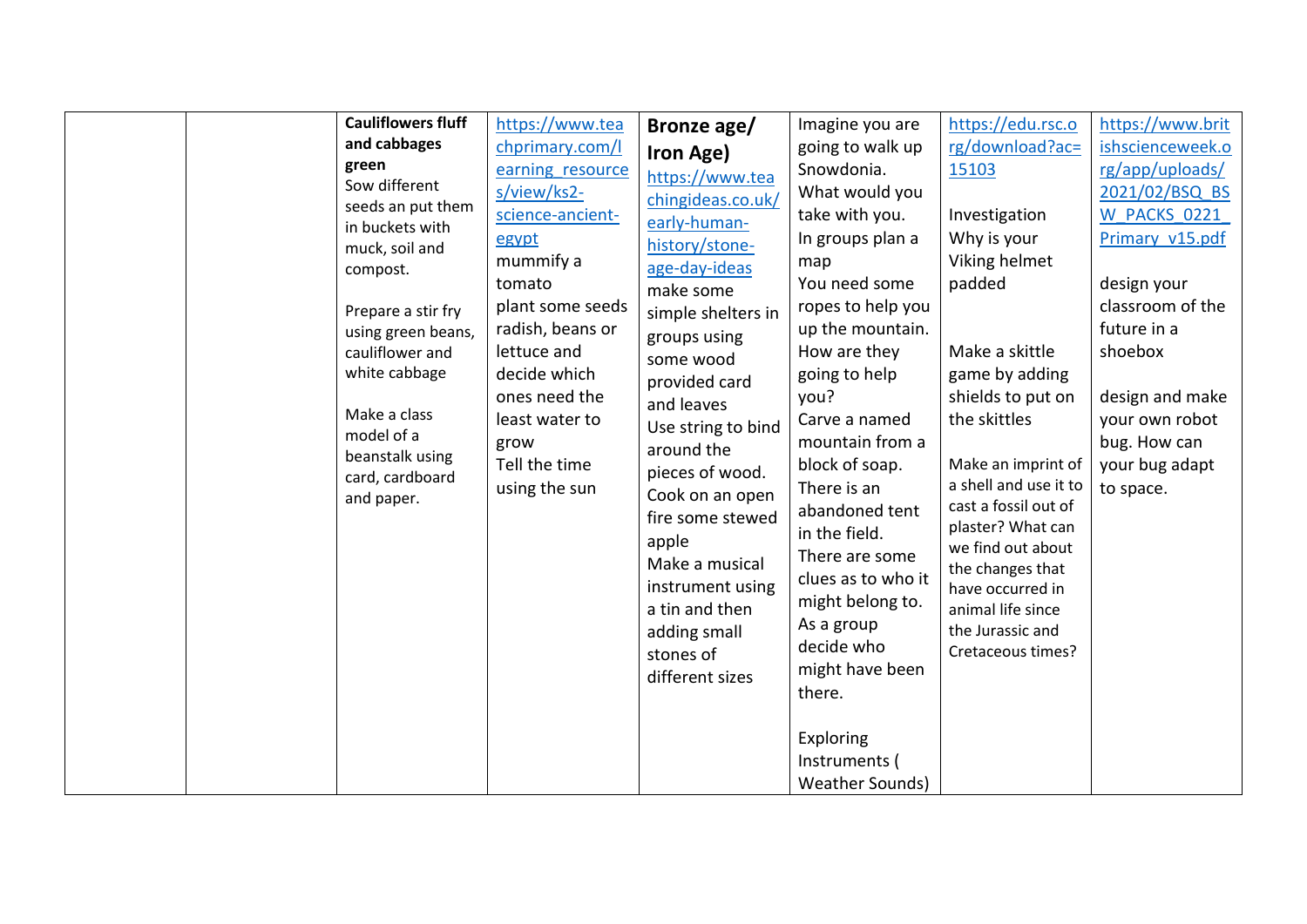|                | Trip: Acton Scott<br>Farm                                                                                                                                                                                                                                                           | Birmingham<br>Museum<br>Workshop The                                                                                                                                                                                                                                                                                        | Forest School trip                                                                                                                                                                                                                                                     | Using some of<br>the natural<br>materials around<br>you make some<br>musical<br>instruments<br>Climb a wall at a<br>sports centre                                                                                                                                                                                             | <b>Bishops Wood</b>                                                                                                                                                                                                                                                                                                          | <b>Science Centre</b><br>Leicestershire                                                                                                                                  |
|----------------|-------------------------------------------------------------------------------------------------------------------------------------------------------------------------------------------------------------------------------------------------------------------------------------|-----------------------------------------------------------------------------------------------------------------------------------------------------------------------------------------------------------------------------------------------------------------------------------------------------------------------------|------------------------------------------------------------------------------------------------------------------------------------------------------------------------------------------------------------------------------------------------------------------------|-------------------------------------------------------------------------------------------------------------------------------------------------------------------------------------------------------------------------------------------------------------------------------------------------------------------------------|------------------------------------------------------------------------------------------------------------------------------------------------------------------------------------------------------------------------------------------------------------------------------------------------------------------------------|--------------------------------------------------------------------------------------------------------------------------------------------------------------------------|
| Summer<br>term | <b>Great Fire of</b><br>London<br>Science<br>investigations<br>Which material<br>burns well? Foil,<br>brick, card or<br>paper<br>Which line of<br>houses burns the<br>easiest: single<br>houses or a row<br>of terraced<br>house?<br>Use a fire to light<br>the end of each<br>one. | Egyptians<br><b>Oceans and seas</b><br>Using a big map<br>of the world cut<br>into jigsaw pieces<br>put them back<br>together<br>Work in teams<br>https://www.ha<br>milton-<br>trust.org.uk/topic<br>s/key-stage-1-<br>topics/oceans-<br>and-seas/boats-<br>and-ships/<br>Have a class<br>regatta<br>Make a boat to<br>test | <b>Our Wonderful</b><br>World<br>Make lava cakes<br>Make volcanoes<br>from papier<br>mache linked to<br>the five most<br>well known<br>volcanoes of the<br>world.<br>Science<br>investigation.<br>Which materials<br>make the best<br>eruption and<br>clouds of smoke. | <b>Shang Dynasty</b><br>Archaeological<br><b>Dig</b><br>Use a $9 \times 5$<br>$\bullet$<br>grid on an<br>open space<br>and dig for<br>treasure<br><b>Buckets of</b><br>$\bullet$<br>sand. Use<br>paint brushes<br>to find<br>broken<br>pottery and<br>piece the<br>jigsaw<br>Make<br>$\bullet$<br>porridge on<br>an open fire | Africa linked to<br>the text Journey<br>to Johannesburg<br>Gut and cook<br>sardines on an<br>open fire.<br>Prepare a simple<br>salad, butter corn<br>bread and make<br>a fresh orange<br>and melon salad.<br>Make a relief<br>map of Africa<br>using papier<br>mache.<br>Label the main<br>mountains, rivers<br>and deserts. | <b>The Greeks</b><br>Dress up as a<br>Greek<br>Prepare a Greek<br>feast<br>Lay out table<br>Plan, write and<br>learn a chant<br>linked to your<br>city<br>Olympic games. |